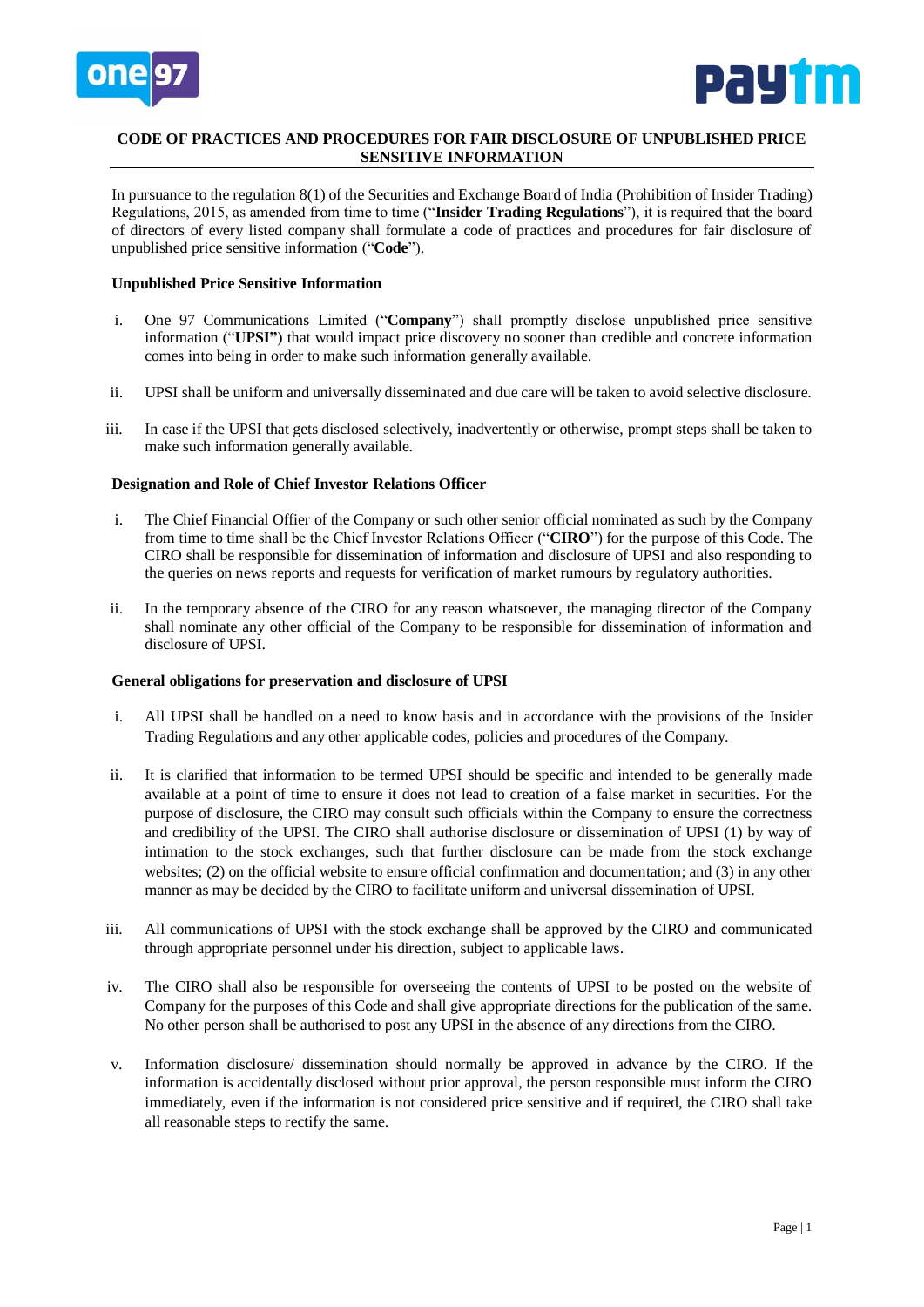



## **Sharing of information with analysts and research personnel**

- i. The Company shall ensure that any information shared with analysts and research personnel is not UPSI and is generally available. Alternatively, the information shared as above shall simultaneously be made public.
- ii. The CIRO shall make transcripts or records of proceedings of meetings with analysts and other investor relations conferences on the official website to ensure official confirmation and documentation of disclosures made as per the applicable laws.

### **Responding to Market Rumours**

The CIRO shall ensure that appropriate and fair responses are provided to queries on news reports and requests for verification of market rumours by regulatory authorities. In case a query/request has been received from any stock exchange, a copy of such reply shall be sent to other stock exchange(s) also where securities of the Company are listed, if any.

## **Disclosure**

This Code and every amendment hereto will be promptly intimated to the stock exchanges where the Company's securities are listed.

## **Policy Review and Amendments**

The Board reserves the power to review and amend this Code from time to time. All provisions of this Code would be subject to revision / amendment in accordance with applicable laws as may be issued by relevant statutory, governmental and regulatory authorities, from time to time. In case of any amendment(s), clarification(s), circular(s) etc. issued by the relevant statutory, governmental and regulatory authorities are not consistent with the provisions laid down under this Policy, then such amendment(s), clarification(s), circular(s) etc. shall prevail upon the provisions hereunder.

#### **Legitimate Purpose**

The UPSI can be shared by an Insider for legitimate purposes as per its "Policy for determination of Legitimate Purposes" (**Annexure A**), provided that such sharing has not been carried out to evade or circumvent the prohibitions of these regulations.

Note: Words not defined herein shall have the meaning as per the Insider Trading Regulations as amended from time to time.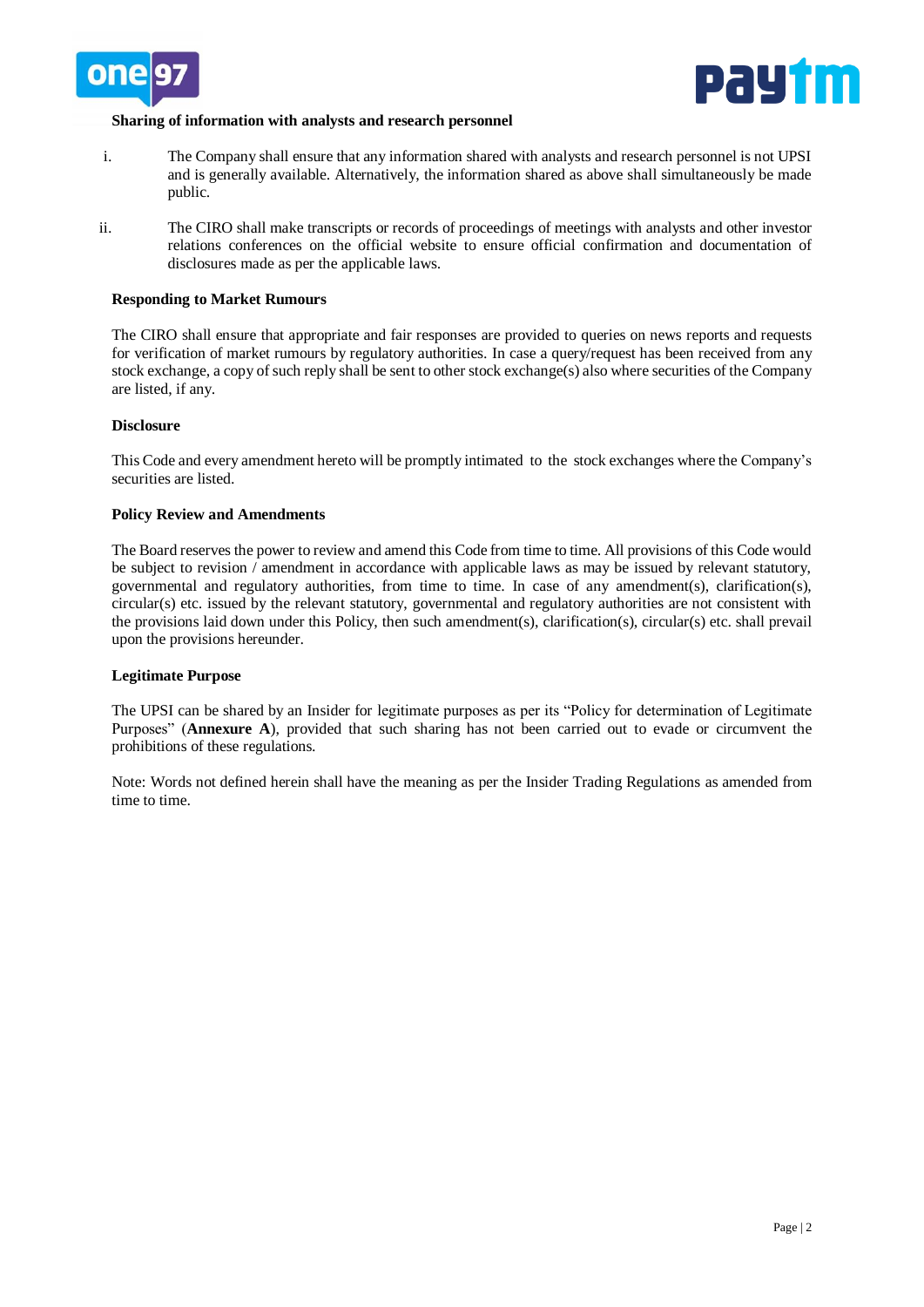



# **Annexure A**

# **Policy for Determination of Legitimate Purposes Introduction**

This "Policy for Determination of Legitimate Purposes" hereinafter referred to as the "Policy" is prepared in accordance with Regulation 3(2A) of SEBI (Prohibition of Insider Trading) Regulations, 2015

# **Objective**

The objective of this policy is to identify 'Legitimate Purposes' for performance of duties or discharge of legal obligations, which will be considered as exception for procuring UPSI relating to the Company. The assessment of whether sharing of UPSI for a particular instance would tantamount to 'legitimate purpose' would depend on the specific facts and circumstances of each case. Accordingly, this Policy only sets out the principles that should be considered while assessing if the purpose for which UPSI is proposed to be shared is "legitimate". Primarily, the following factors should be considered to determine the legitimate purpose:

- a. whether sharing of such information is in the ordinary course of business of the Company;
- b. whether information is sought to be shared to evade or circumvent the prohibitions of the Insider Trading Regulations;
- c. whether sharing the information is in the best interests of the Company or in furtherance of a genuine commercial purpose;
- d. whether the information is required to be shared for enabling the Company to discharge its legal and/or contractual obligations or performance of duties;
- e. whether the nature of information being shared is commensurate to the purpose for which access if sought to be provided to the recipient.

It is clarified that in the event there exist multiple purposes for sharing UPSI, each purpose will be evaluated on its own merits, in line with the aforementioned principles.

# **Digital Database**

A structured digital database shall be maintained containing the nature of UPSI and the names of such persons or entities with whom information is shared or who has shared such information along with the Permanent Account Number or any other identifier authorized by law where Permanent Account Number is not available. Such databases shall be maintained on the servers managed by the Company with adequate internal controls and checks such as time stamping and audit trails to ensure non-tampering of the database. This digital database should be preserved for a period of not less than eight years after completion of the relevant transactions.

# **Restrictions on Communication and Trading by Insiders**

The Company shall inform the recipient of UPSI, by way of written intimation and/or contractual agreement, such as confidentiality agreement, that (i) the information being shared is UPSI and that the Company is the exclusive owner of such UPSI; (ii) upon receipt of UPSI, the recipient would be deemed to be an Insider and subject to the provisions of the Insider Trading Regulations, (iii) the recipient must maintain confidentiality of the UPSI at all times, (iv) the recipient may use the UPSI only for the approved purposes for which it was disclosed; (v) the recipient should provide a written undertaking that he/she/it shall not undertake trades in the securities of the Company while in possession of the UPSI; and (vi) the recipient must extend all co-operation to the Company, as may be required in this regard.

# **Definitions**